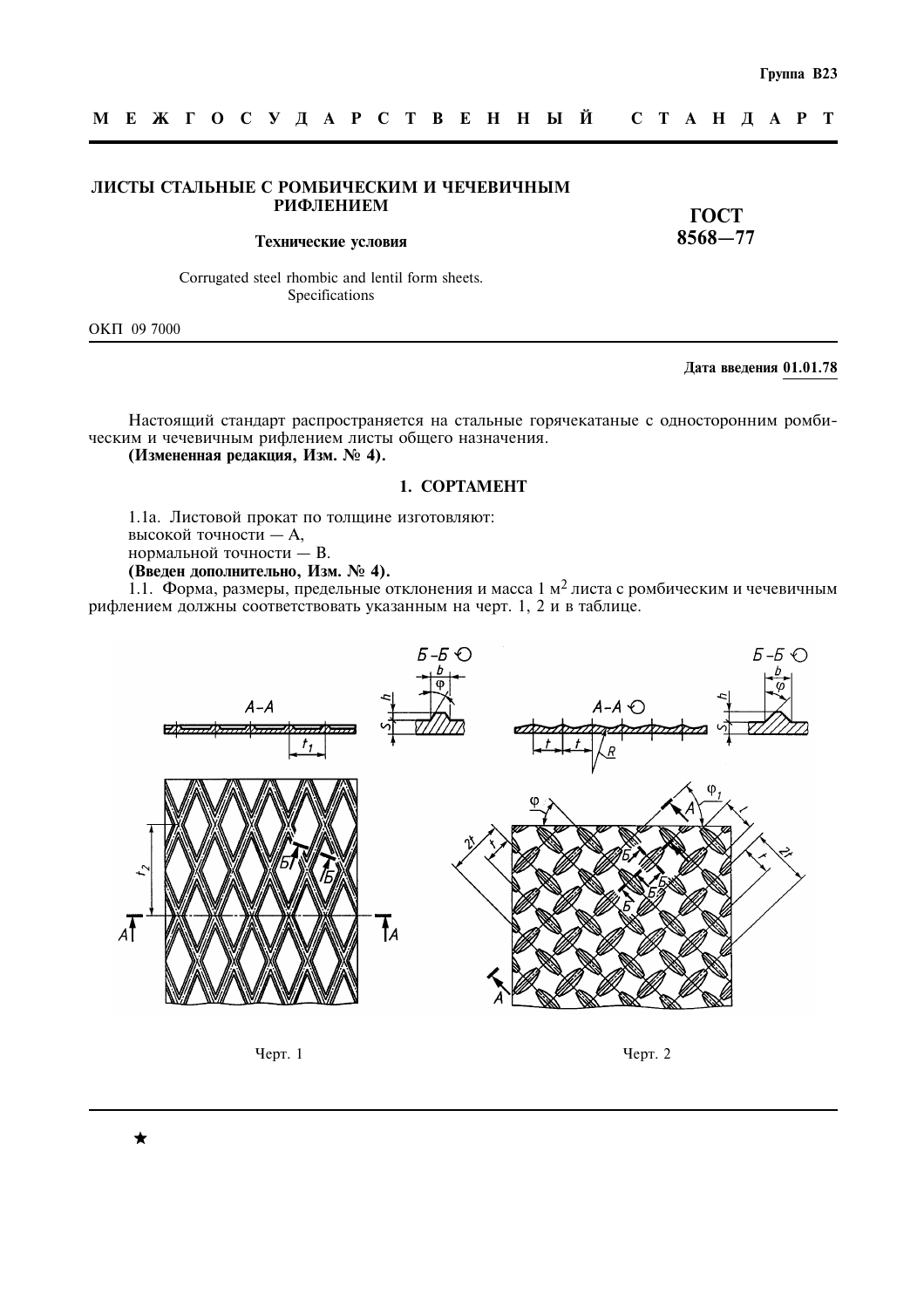### С. 2 ГОСТ 8568-77

| ŠМ                   |                                   |                                           |                                   | Предельные отклонения по толщине листа<br>при ширине, мм |                        |                                 |                                        |                     |                 | Ширина<br>основания   | Угол при<br>вершине |                                 |                                      | Ž<br>R,               |                                                                                                                                               |                                                                          | Macce                         |
|----------------------|-----------------------------------|-------------------------------------------|-----------------------------------|----------------------------------------------------------|------------------------|---------------------------------|----------------------------------------|---------------------|-----------------|-----------------------|---------------------|---------------------------------|--------------------------------------|-----------------------|-----------------------------------------------------------------------------------------------------------------------------------------------|--------------------------------------------------------------------------|-------------------------------|
| 5,<br>листа          |                                   | от 600<br>до 1000                         |                                   | св. 1000<br>до 1500                                      |                        | св. 1500<br>до 2000             | св. 2000<br>до 2200                    |                     | рифлей b,<br>MМ |                       | рифлей ф,<br>град   |                                 |                                      | рифлей                | Ηа<br>$\overline{a}$                                                                                                                          |                                                                          | $\mathbf{r}$                  |
| основания<br>Толщина | <b>TO'HOCTL</b><br>ᢘ<br>нормальна | ≏<br>с<br>٥<br>ᢘ<br>ದ<br>⊻<br>ō<br>٥<br>Б | чность<br>Ē<br>ᢍ<br>Нä<br>нормаль | точность<br>высокая                                      | TOYHOCTL<br>нормальная | Ê<br><b>DOHHO</b><br>сокая<br>Ĕ | СЪ<br>c<br>È<br>Ö<br>₩<br>ದ<br>нормали | TOYHOCTb<br>высокая | Номин           | <b>OTKJI</b><br>Пред. | Номин               | 豆<br>н<br>O<br>ᄇ<br>$\prod$ pej | ŠМ<br>$\sim$<br>∼<br>рифлей<br>Длина | закругления<br>Радиус | Ë<br>рифлей<br>$\overline{\phantom{a}}$<br>$\bar{\mathfrak{s}}$<br>g<br>ние<br>лис<br>$0$ <i><b>XC</b></i><br>кости<br>Распол<br><b>THOCI</b> | Ħ<br>$\sim$<br>листа<br>$\sim$<br>Σ<br>$\overline{\phantom{0}}$<br>Macca | отклонения<br>Предельные<br>% |

#### Ромбическое рифление

| 2,5  | $\pm 0.25$       |                  | $\pm 0.18$ $\pm 0.25$ $\pm 0.18$ |                  |                  |                  |                  |                  | 5,0 | $\pm 0, 15$ | 28 | $\pm 2$ |  | 21,0 | $\pm 10$ |
|------|------------------|------------------|----------------------------------|------------------|------------------|------------------|------------------|------------------|-----|-------------|----|---------|--|------|----------|
| 3,0  | $\pm 0.25$       | $\pm 0.23$       | $\pm 0.25$                       | $\pm 0.23$       |                  |                  |                  |                  | 5,0 | $\pm 0, 15$ | 28 | $\pm 2$ |  | 25,1 | $\pm 10$ |
| 4,0  | $+0,3$<br>$-0.7$ | $\pm 0,30$       | $+0,3$<br>$-0,7$                 | $\pm 0,3$        | $+0,3$<br>$-0,7$ | $\pm 0.3$        | $+0,3$<br>$-0,7$ | $\pm 0,3$        | 5,0 | $\pm 0, 15$ | 28 | $\pm 2$ |  | 33,5 | $\pm 8$  |
| 5,0  | $+0,3$<br>$-0.7$ | $\pm 0,35$       | $+0,3$<br>$-0.7$                 | $\pm 0,35$       | $+0,3$<br>$-0.7$ | $\pm 0,35$       | $+0,3$<br>$-0.7$ | $\pm 0,35$       | 5,0 | $\pm 0, 15$ | 28 | $\pm 2$ |  | 41,8 | ±6       |
| 6,0  | $+0,4$<br>$-0.8$ | $+0,4$<br>$-0.6$ | $+0,4$<br>$-0,8$                 | $+0,4$<br>$-0,6$ | $+0,4$<br>$-0,8$ | $+0,4$<br>$-0,6$ | $+0,4$<br>$-0,8$ | $+0,4$<br>$-0.6$ | 5,0 | $\pm 0, 15$ | 28 | $\pm 2$ |  | 50,0 | ±9       |
| 8,0  | $+0.4$<br>$-0.8$ | $+0,3$<br>$-0.8$ | $+0,4$<br>$-0.8$                 | $+0,3$<br>$-0,8$ | $+0,4$<br>$-0,9$ | $+0,3$<br>$-0.8$ | $+0,4$<br>$-0,9$ | $+0,3$<br>$-0.8$ | 5,0 | $\pm 0, 15$ | 28 | $+2$    |  | 66,6 | ±5       |
| 10,0 | $+0.5$<br>$-1,0$ | $+0,4$<br>$-0.7$ | $+0,6$<br>$-1,0$                 | $+0,4$<br>$-0,7$ | $+0,6$<br>$-1,0$ | $+0,5$<br>$-0,9$ | $+0,6$<br>$-1,0$ | $+0,5$<br>$-0.9$ | 5,0 | $\pm 0.15$  | 28 | $\pm 2$ |  | 83,0 | $\pm 3$  |
| 12,0 | $+0,6$           | $+0,5$           | $+0,7$                           | $+0,6$           | $+0,7$           | $+0,6$           | $+0,7$           | $+0,6$<br>$-1,0$ | 5,0 | $\pm 0, 15$ | 28 | $\pm 2$ |  | 99,3 | $\pm 3$  |

### Чечевичное рифление

| 2,5  | $\pm 0.25$       | $\pm 0.18$       | $\pm 0.25$       | $\pm 0.18$       |                  |                  |                  |                  | 3,6 | $\pm 0, 15$ | 45 | ±Ι      | 24 | 30 | 45 | 20,1 | $\pm 10$ |
|------|------------------|------------------|------------------|------------------|------------------|------------------|------------------|------------------|-----|-------------|----|---------|----|----|----|------|----------|
| 3,0  | $\pm 0.25$       | $\pm 0,23$       | $\pm 0,25$       | $\pm 0,23$       |                  |                  |                  |                  | 4,0 | $\pm 0, 15$ | 45 | $\pm 1$ | 24 | 30 | 45 | 24,2 | $\pm 10$ |
| 4,0  | $+0,3$<br>$-0,7$ | $\pm 0.3$        | $+0,3$<br>$-0,7$ | $\pm 0,3$        | $+0,3$<br>$-0,7$ | $\pm 0.3$        | $+0,3$<br>$-0,7$ | $\pm 0,3$        | 4,0 | $\pm 0, 15$ | 45 | $\pm 1$ | 24 | 30 | 45 | 32,2 | $\pm 8$  |
| 5,0  | $+0,3$<br>$-0.7$ | $\pm 0,35$       | $+0,3$<br>$-0,7$ | $\pm 0,35$       | $+0,3$<br>$-0,7$ | $\pm 0,35$       | $+0,3$<br>$-0,7$ | $\pm 0,35$       | 5,0 | $\pm 0, 15$ | 45 | $\pm 1$ | 24 | 30 | 45 | 40,5 | ±6       |
| 6,0  | $+0.4$<br>$-0.8$ | $+0,4$<br>$-0,6$ | $+0.4$<br>$-0,8$ | $+0,4$<br>$-0,6$ | $+0,4$<br>$-0,8$ | $+0,4$<br>$-0,6$ | $+0,4$<br>$-0,8$ | $+0,4$<br>$-0.6$ | 5,0 | $\pm 0, 15$ | 45 | $\pm 1$ | 24 | 30 | 45 | 48,5 | $\pm 5$  |
| 8,0  | $+0.4$<br>$-0.8$ | $+0,3$<br>$-0.8$ | $+0.4$<br>$-0,8$ | $+0,3$<br>$-0,8$ | $+0.4$<br>$-0,9$ | $+0,3$<br>$-0,8$ | $+0,4$<br>$-0.9$ | $+0,3$<br>$-0.8$ | 6,0 | $\pm 0, 15$ | 45 | $\pm 1$ | 24 | 30 | 45 | 64,9 | $\pm 5$  |
| 10,0 | $+0.5$<br>$-1,0$ | $+0,4$<br>$-0.7$ | $+0,6$<br>$-1,0$ | $+0,4$<br>$-0,7$ | $+0.6$<br>$-1,0$ | $+0,5$<br>$-0,9$ | $+0,6$<br>$-1,0$ | $+0,5$<br>$-0.9$ | 6,0 | $\pm 0, 15$ | 45 | $\pm 1$ | 24 | 30 | 45 | 80,9 | $\pm 3$  |
| 12,0 | $+0,6$           | $+0,5$           | $+0,7$           | $+0,6$           | $+0,7$           | $+0,6$           | $+0,7$           | $+0,6$           | 6,0 | $\pm 0, 15$ | 45 | $\pm 1$ | 24 | 30 | 45 | 96,8 | $\pm 3$  |

Примечания:

1. Толщину листов с односторонним ромбическим и чечевичным рифлением определяют по толщине основания листа *s* в миллиметрах.

2. Для листов, прокатанных на станах полистной прокатки, в средней части ширины листа, допускается толщина основания на 0,2 мм выше плюсового предельного отклонения.

3. Ширину основания рифлей b, угол при вершине рифлей ф, диагонали ромба  $t_1 + t_2$ , угол расположения рифлей на плоскости листа ф<sub>1</sub>, расстояние между рифлями t, длину рифлей l, радиус закругления рифлей R на готовых листах не контролируют, они даны для расчетов при изготовлении инструмента.

4. Масса 1 м<sup>2</sup> листа определена по номинальным размерам листов, высоте рифлей, равной 0,2 толщины листа, малой диагонали ромба, равной 27,5 мм, большей диагонали ромба, равной 65 мм. Плотность стали 7,85  $r/cm^3$ .

(Измененная редакция, Изм. № 3, 4).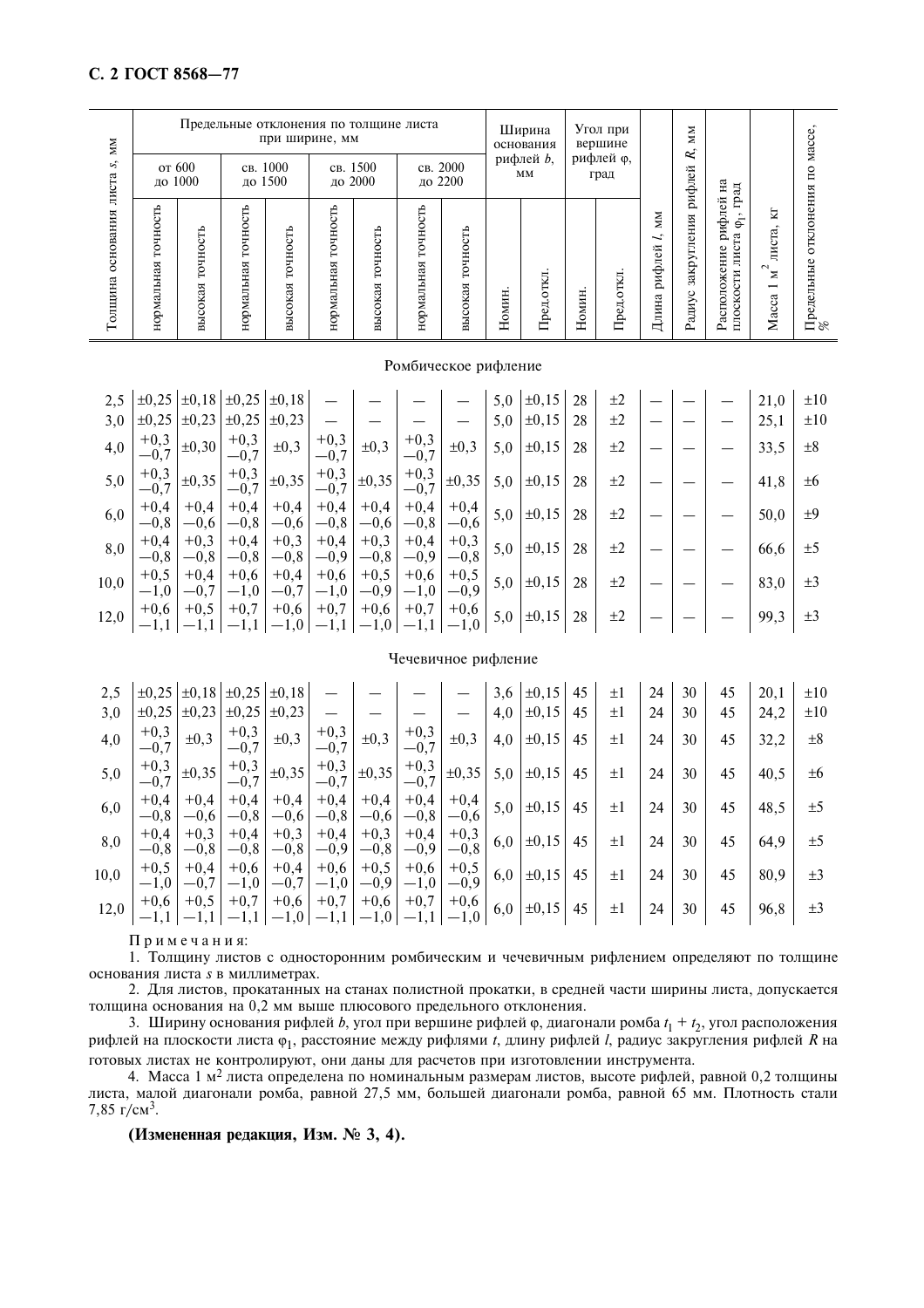1.2. Рифленый прокат изготовляют в листах и рулонах с односторонним ромбическим или чечевичным рифлением.

1.3. Высота рифлей на листах должна быть 0,1—0,3 толщины основания листа, но не менее 0,5 мм. По требованию потребителя листы толщиной основания 5 мм и более должны иметь высоту рифлений не менее 1,0 мм.

1.2; 1.3. (Измененная редакция, Изм. № 2).

1.4. Листы с ромбическим рифлением изготовляют с диагоналями ромба (25—30) $\times$ (60—70) мм. Конфигурация рифлений и расположение больших диагоналей ромба вдоль или поперек листа устанавливаются изготовителем.

По требованию потребителя допускается изготовление листа с другим соотношением диагоналей ромба.

## (Измененная редакция, Изм. № 2, 3).

1.5. Листы с чечевичным рифлением изготовляют с расстоянием между рифлями 20, 25 и 30 мм.

1.6. Листы изготовляют шириной от 600 до 2200 мм и длиной от 1400 до 8000 мм с градацией 50 MM.

1.7. По требованию потребителя допускается изготовление листов других размеров.

(Измененная редакция, Изм. № 3).

1.8. Листы по размерам изготовляют:

с указанием размеров по толщине в соответствии с размерами, указанными в таблице, и по ширине и длине в пределах, указанных в п. 1.6 — форма 1;

с указанием размеров по толщине в пределах, указанных в таблице, без указания размеров по ширине и длине — форма II;

с указанием размеров, кратных по ширине и длине размерам, указанным потребителем в пределах, установленных в п. 1.6 — форма III;

с указанием измеренных размеров в пределах, указанных в п. 1.6 — форма IV.

### (Измененная редакция, Изм. № 1).

1.9. Предельные отклонения по ллине и ширине листов — по ГОСТ 19903-74.

По требованию потребителя листы и рулоны изготовляют с предельными отклонениями;

 $+20$  мм - по ширине для рулонного проката свыше 1000 мм с необрезной кромкой;

 $+15$  мм — по длине для листа свыше 2000 до 6000 мм и свыше при толщине 4,0 и 5,0 мм;

+25 мм — при толщине 6,0; 8,0; 10,0 и 12,0 мм.

(Измененная редакция, Изм. № 3, 4).

1.10. Отклонения от плоскостности - по ГОСТ 19903-74 для нормальной и улучшенной плоскостности.

## (Измененная редакция, Изм. № 4).

1.11. (Исключен, Изм. № 1).

1.12. Требования к прокату, изготовляемому в рулонах, а также размеры рулонов по ширине  $\pi$ <sup>O</sup>  $\Gamma$ OCT 19903.

Примеры условных обозначений:

Лист горячекатаный из стали марки Ст3сп по ГОСТ 380 с односторонним ромбическим рифлением размером 3.0×1000×2000 мм. нормальной точности по толшине, улучшенной плоскостности с катаной кромкой:

Лист ромб В-К-ПУ-3,0х1000х2000 Ст3сп ГОСТ 8568-77

То же, с чечевичным односторонним рифлением:

Лист чечевица В-К-ПУ-3,0х1000х2000 Ст3сп ГОСТ 8568-77

Рулонный горячекатаный прокат марки Ст3сп по ГОСТ 380 с односторонним ромбическим рифлением размером 3.0×1000 мм. высокой точности, с катаной кромкой:

Рулон ромб А-К-3,0х1000 Ст3сп ГОСТ 8568-77

То же, с чечевичным односторонним рифлением:

Рулон чечевица А-К-3,0х1000 Ст3сп ГОСТ 8568-77

(Измененная редакция, Изм. № 2, 3, 4).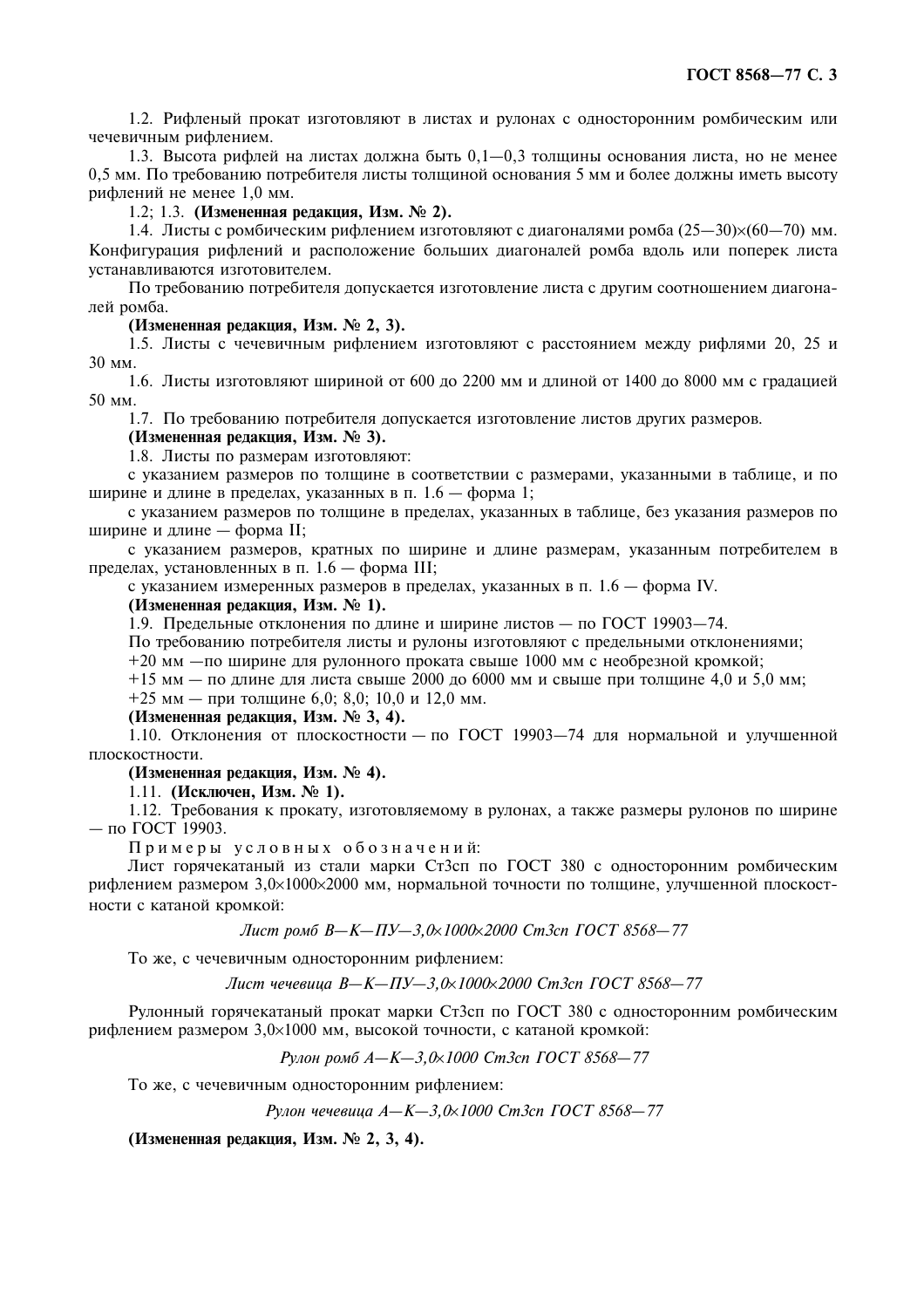# 2. ТЕХНИЧЕСКИЕ ТРЕБОВАНИЯ

2.1. Листы и рулоны изготовляют в соответствии с требованиями настоящего стандарта по технологическому регламенту, утвержденному в установленном порядке.

2.2. Листы и рулоны изготовляют из углеродистой стали обыкновенного качества марок Ст0, Ст1, Ст2 и Ст3 (кипящей, спокойной и полуспокойной) с химическим составом по ГОСТ 380.

По согласованию изготовителя с потребителем допускается изготовлять листовой прокат без нормирования содержания хрома, никеля, меди.

2.1, 2.2. (Измененная редакция, Изм. № 4).

2.3. По требованию потребителя допускается изготовление листов из стали других марок.

# (Измененная редакция, Изм. № 3).

2.4. Листы, прокатанные на станах полистной прокатки, обрезаются с четырех сторон.

2.5. Листы и рулоны, прокатанные на стане непрерывной прокатки, допускается поставлять с катаными продольными кромками.

Имеющиеся на кромках зазубрины не должны выводить лист за номинальные размеры по ширине.

## 2.4–2.5. (Измененная редакция, Изм. № 1).

2.6. На поверхности листов не должно быть прокатных и слиточных плен, раковин-вдавов, раковин от окалины, раскатанных пузырей, трещин и загрязнений. На кромках листов не должно быть расслоений.

2.7. На поверхности листов допускаются рябизна, окалина, ржавчина, отпечатки, отдельные плены, глубина залегания которых не превышает предельных отклонений по толщине.

# 3. ПРАВИЛА ПРИЕМКИ

3.1. Листы и рулоны принимаются партиями. Партия состоит из листов одного вида рифления. Определение партии по ГОСТ 14637.

3.2. Для контроля размеров и качества поверхности от партии отбирают два листа или один рулон.

3.3. При получении неудовлетворительных результатов контроля хотя бы по одному из показателей повторный контроль проволят на выборке, отобранной по ГОСТ 7566.

# 4. МЕТОДЫ ИСПЫТАНИЙ

4.1. Контроль поверхности проводят без применения увеличительных приборов.

4.2. Толщину основания листов и высоту рифлений измеряют на расстоянии не менее 100 мм от углов и 40 мм от кромок.

Размеры в любой измеряемой точке не должны выводить толщину листа за предельные отклонения.

4.3. Высоту рифлей h определяют как разность размеров общей толщины листа  $s+h$  и толщины основания листа s.

## 5. МАРКИРОВКА, УПАКОВКА, ТРАНСПОРТИРОВАНИЕ И ХРАНЕНИЕ

5.1. Маркировка, упаковка, транспортирование и хранение — по ГОСТ 7566. (Измененная редакция, Изм. № 3).